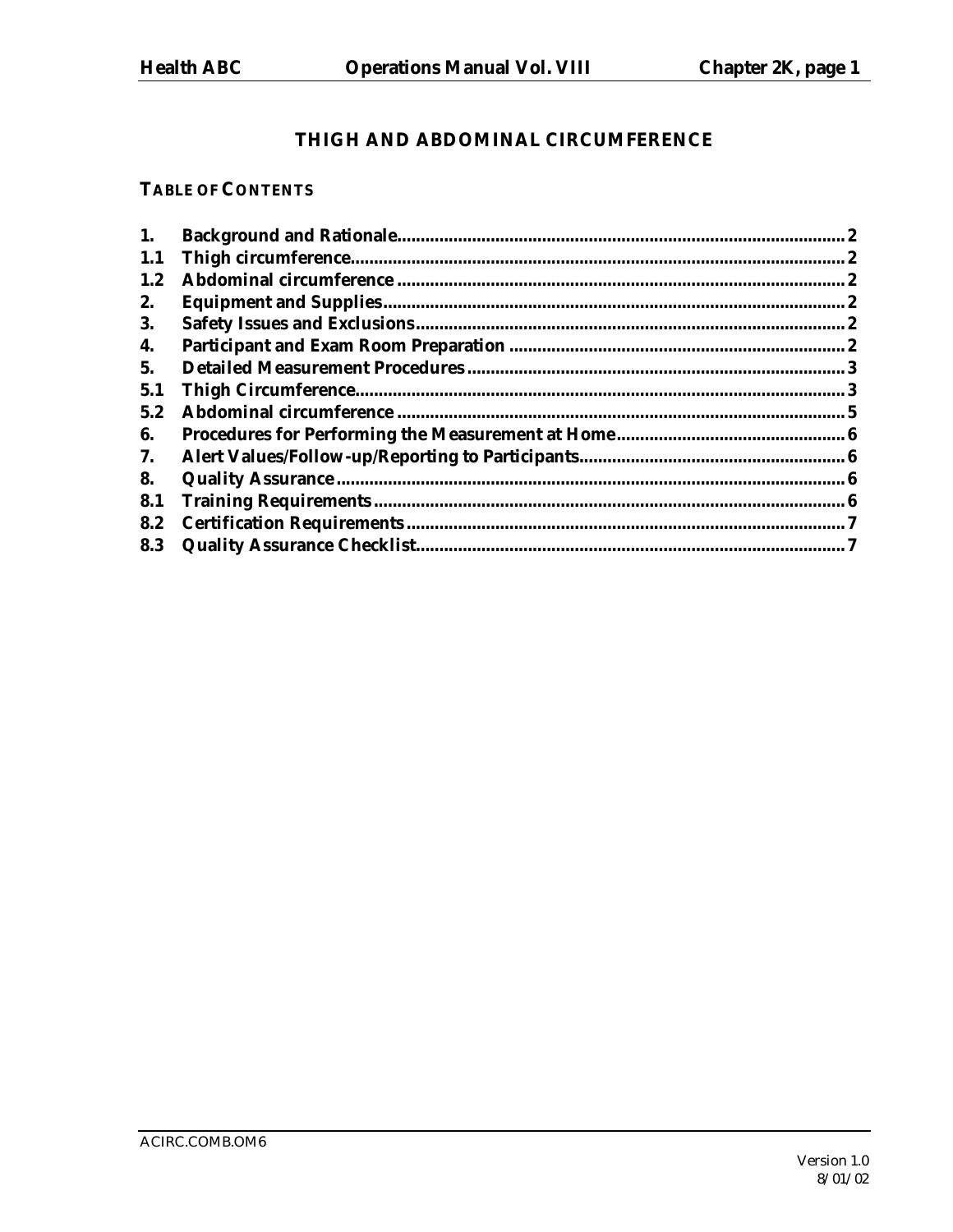#### **THIGH AND ABDOMINAL CIRCUMFERENCE**

#### **1. Background and Rationale**

#### **1.1 Thigh circumference**

Thigh circumference is an important indicator of muscle atrophy due to disease or injury. In addition, it may be a useful indicator of adiposity or lean body mass. Midthigh circumference will be measured using the right thigh at the midpoint between the inguinal crease and the proximal border of the patella.

### **1.2 Abdominal circumference**

The abdominal circumference is an anthropometric indicator of subcutaneous and deep adipose tissue. In past studies, measurements have been taken at the level of the umbilicus and natural waistline. In Health ABC, the measurement will be made at the maximum circumference because it may be a better indicator of adipose tissue. This level is the area between the lower rib and the iliac crest, usually, but not always, at the level of the umbilicus.

## **2. Equipment and Supplies**

- A flexible inelastic fiberglass tape (about 0.7 cm wide) that is marked in centimeters alone on one side. (Confusion may arise if the tape is marked in centimeters and inches on the same side).
- Grease pencil
- Chair
- Mirror hanging at waist level in clinic room

#### **3. Safety Issues and Exclusions**

The measurements of thigh and abdominal circumference should not pose any safety problems to the study participants provided that they can stand independently.

#### **4. Participant and Exam Room Preparation**

Study participants should be encouraged to empty their bladder and/or bowels prior to these measurements.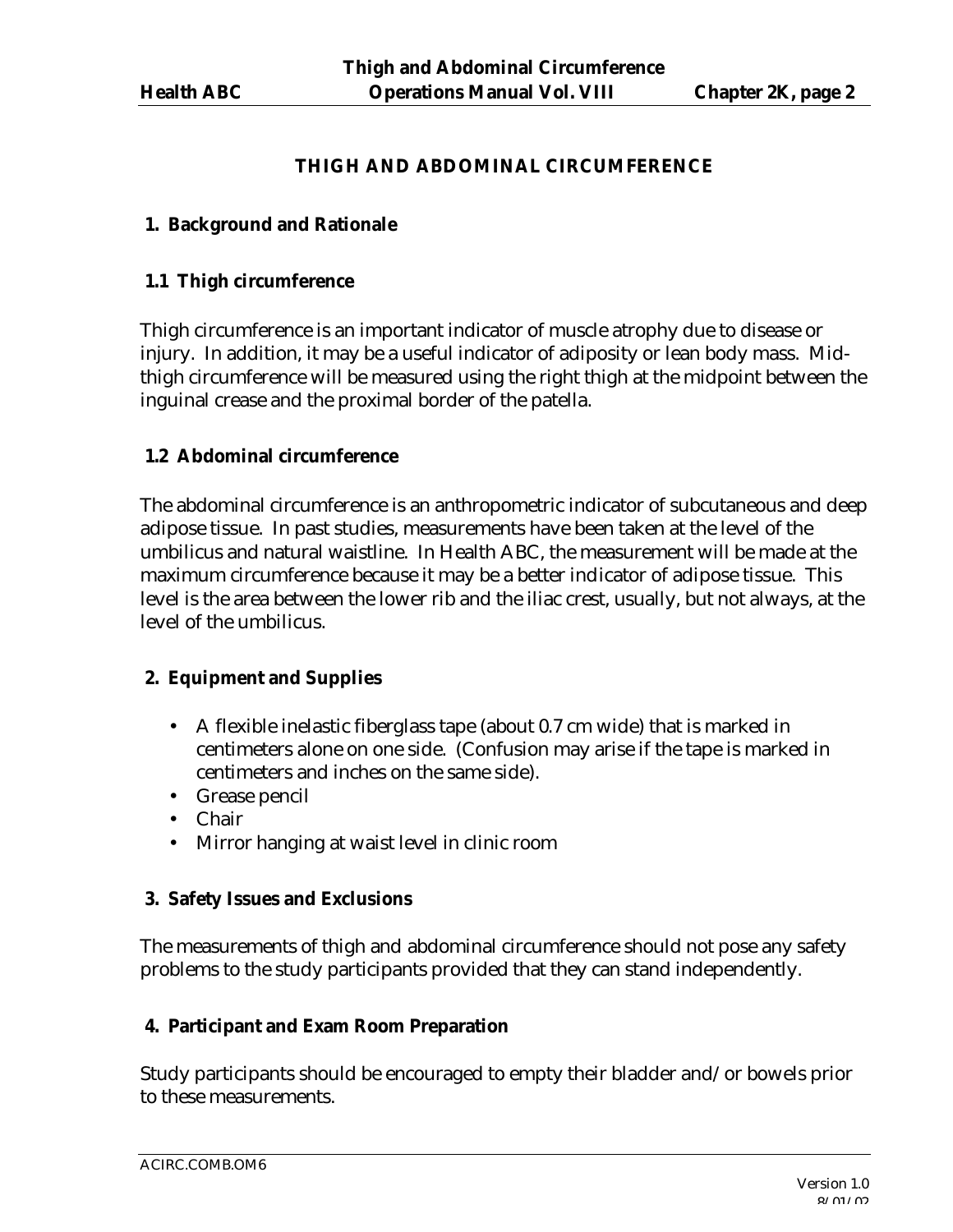Script: "The measurement that we are about to take is more accurate if you use the bathroom before we measure you. If you need to use the bathroom it is down the hall."

The measurements will be taken over bare skin. Participants should be dressed in a clinic gown so that appropriate landmarks can be located and should be instructed prior to the visit not to wear restricting or compressing undergarments, such as girdles or panty hose, which could interfere with the measurement. The thigh measurement is taken on the same side that it was taken during the baseline clinic visit, generally the right side.

#### **5. Detailed Measurement Procedures**

#### **5.1 Thigh Circumference**

Measure the thigh on the same side that was measured during the baseline clinic visit. Refer to the Data from Prior Visits Report to see which side was measured during the baseline clinic visit. This will usually be the right side.

1) The participant should start out sitting on a chair, with the knees flexed to about 90 degrees and the thighs horizontal.

Script: "I am going to measure your right thigh circumference. In order to do that I first have to mark your thigh with a cosmetic pencil to determine where to do the measurement."

2) Mark the proximal border of the patella (knee cap). To help locate the landmark, ask the participant to straighten their leg to about a 120 degree angle while keeping their heel on the floor with the thigh muscles relaxed.

3) Refer to the Data from Prior Visits Report to see where the midpoint between the proximal border of the patella and inguinal crease was at baseline. Mark this midpoint with grease pencil.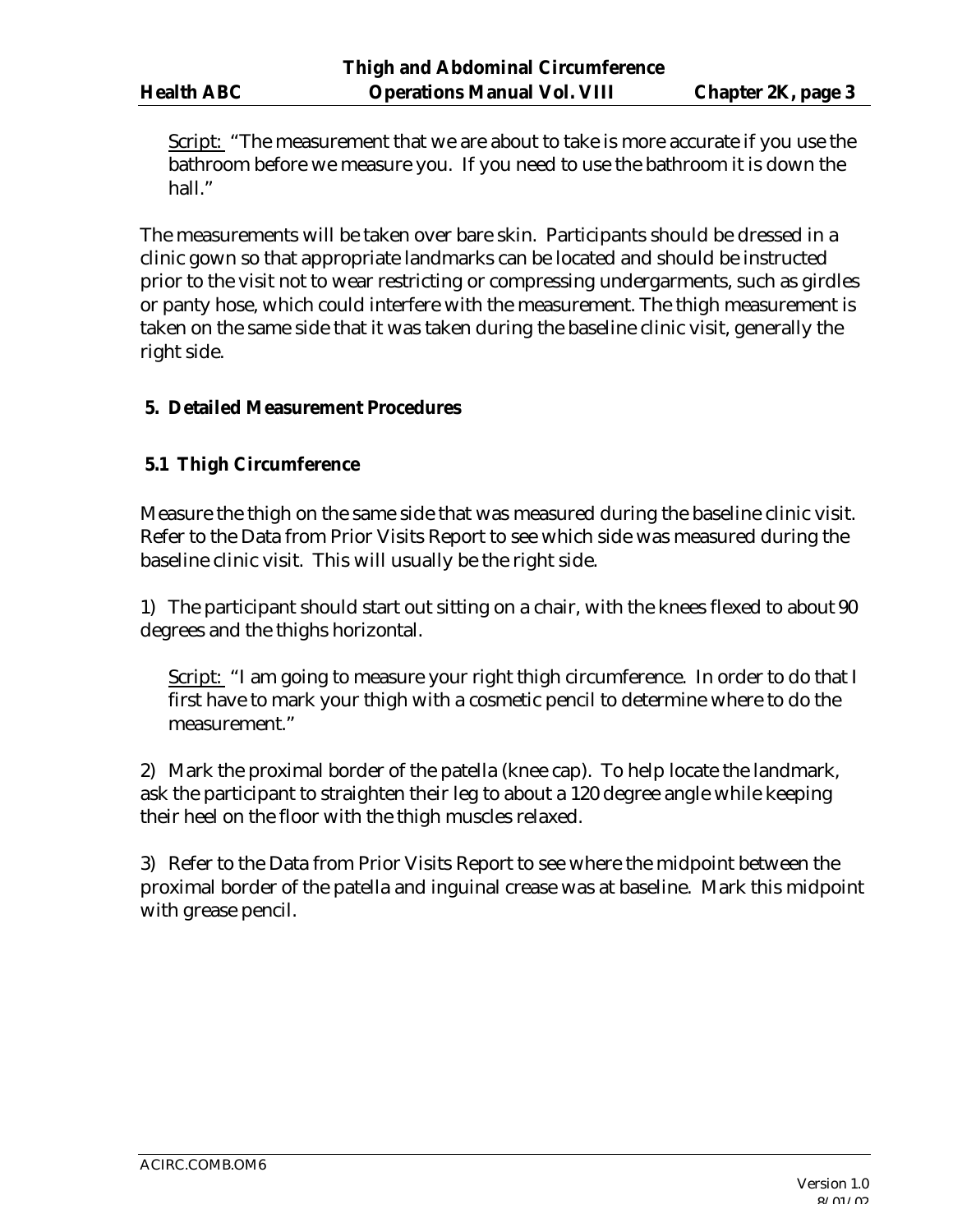

4) Ask the participant to stand up and place the heels about 20 cm apart.

The weight should be evenly distributed over both feet, both feet flat on the floor. If balance is a problem, the participant may hold onto a chair or wall. The examiner should be squatting so that their eyes are at the level of the mid thigh.

5) The circumference is measured at the marked midpoint with the measuring tape placed horizontally (that is, perpendicular to the long axis of the thigh) around the thigh. View the thigh from the front and both sides to check this. The tape should be in complete contact with the skin, without compressing the soft tissue. The midpoint mark should be visible in the gap made by the upper and lower wrap of the tape. Make sure that the lower edge of the tape at the zero mark sits directly at the top of the midpoint mark. Make sure that the top edge of the lower wrap of the tape sits directly below the midpoint mark. Read the value directly below the zero mark (see example in figure on next page: measurement is 51.4 cm).

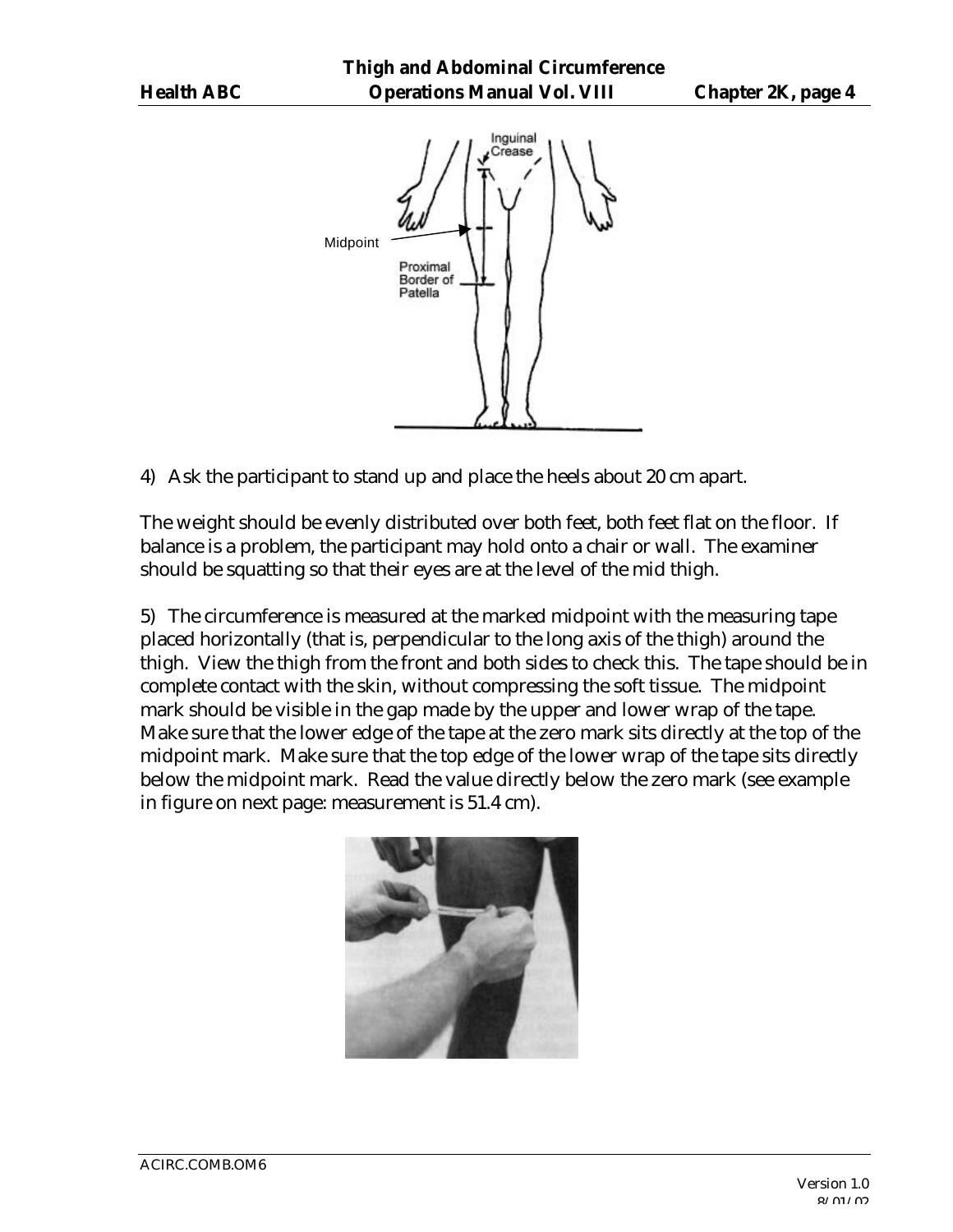

6) Record the circumference to the nearest 0.1 cm and mark which thigh was measured.

7) Remove and reposition the tape. Repeat the measurement. If the difference between the measurements is  $> 1$  cm, a third and fourth measurement should be obtained. Record all the measurements. The computed value will be the mean of the two or four recorded values.

#### **5.2 Abdominal circumference**

1) Ask the participant to stand with their weight equally distributed on both feet, arms hanging at their side, and head facing straight ahead. They should relax their abdomen and breath normally. The examiner should be sitting or squatting at the side of the participant so that their eyes are at the level of the waist. It may be necessary to view the participant alternately from the front and the side to locate the largest circumference.

Measure the abdominal circumference directly over bare skin. If necessary, lower pants so that waist bands do not produce a bulge in tissue.

2) Pull the tape around the participant's middle at the level of largest circumference with the tape in a horizontal plane. This tends to coincide with the greatest protuberance of the abdomen, as seen from the side. The greatest protuberance is usually at, or near, the level of the umbilicus.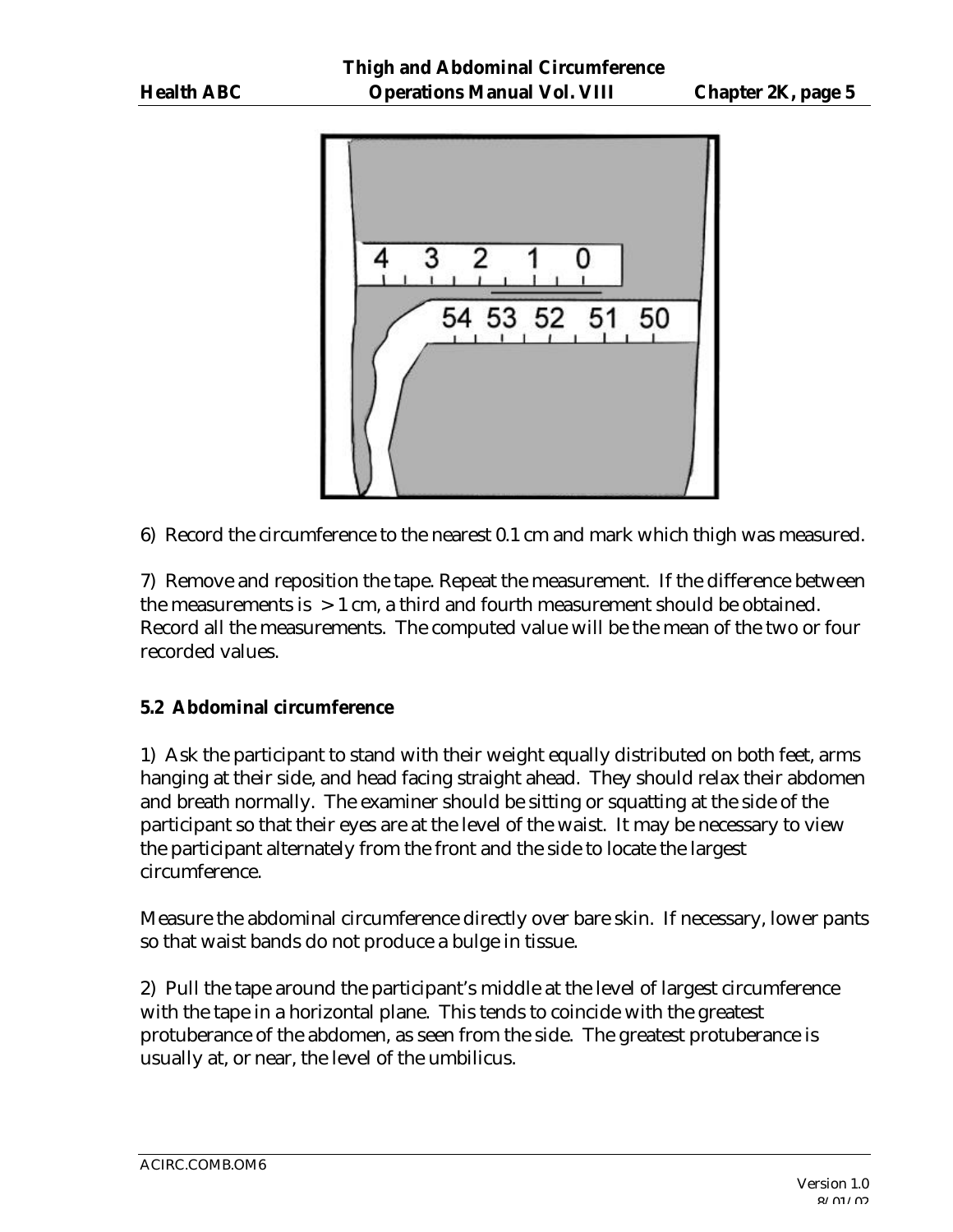If the largest circumference is obstructed by e.g., stomach pouch, obtain measurement, and mark on the form. In very obese participants the maximal truncal circumference may be at hip level. In this case, measure the widest circumference in the region between the lower ribs and the iliac crest and indicate on the form that the actual maximal circumference was at hip level.

Use a wall mirror hanging at waist level to be sure the tape is in the same horizontal plane all around. An assistant may sometimes be needed to help position the tape behind the participant. Alternately, have the participant help hold the tape in position. Bending their arm slightly should not affect the measurement as long as they maintain an erect posture.

Hold the tape snug against the skin, without compressing the tissue, and with its zero end below the value to be recorded.

3) Make the measurement at the end of a normal expiration to the nearest 0.1 cm.

Script: "I'd like to take a measurement around your middle where it is the largest. I may need to move some of your clothing out of the way. Breath normally. Don't hold your stomach in. Just relax."

4) Remove and reposition the tape. Repeat the measurement. If the difference between the measurements is  $> 1$  cm, a third and fourth measurement should be obtained. Record all the measurements. The computed value will be the mean of the two or four recorded values.

#### **6. Procedures for Performing the Measurement at Home**

Same as described above.

## **7. Alert Values/Follow-up/Reporting to Participants**

If they request, the participants will be told of the measurements at the time of the exam.

## **8. Quality Assurance**

#### **8.1 Training Requirements**

No special qualifications or experience are required to perform this assessment. Training should include: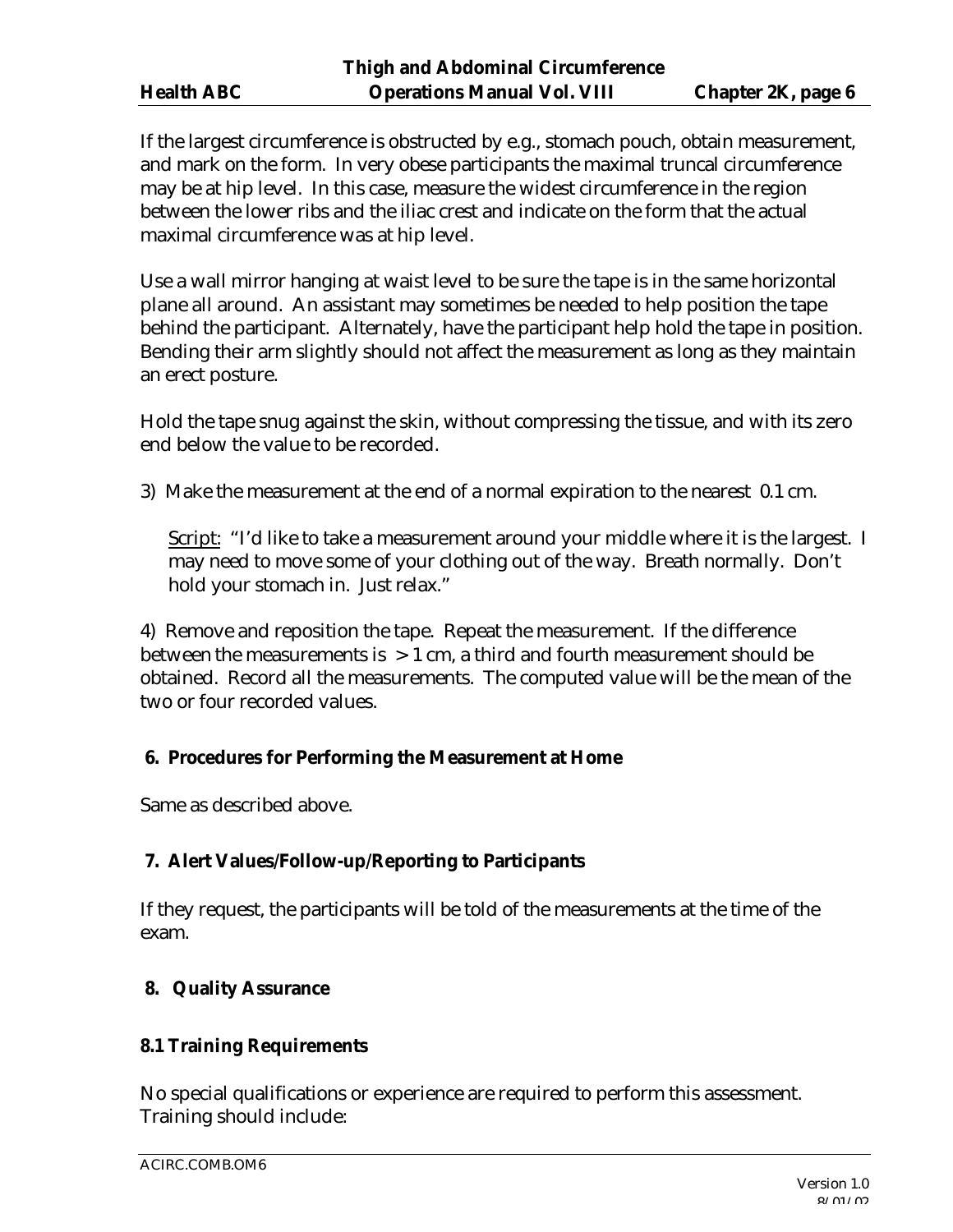- Read and study manual
- Attend Health ABC training session on techniques (or observe administration by experienced examiner)
- Practice on volunteers with a special emphasis on obese participants (Goal: differences between repeat measurements = 1 cm)
- Compare measurements with those made by experienced colleagues (Goal: keep differences in any measurement  $= 1$  cm)
- Discuss problems and questions with local expert or QC officer

### **8.2 Certification Requirements**

- Complete training requirements
- Conduct exam on 2 volunteers:
	- According to protocol, as demonstrated by completed QC checklist
	- Differences between repeat measurements < 1 cm
	- Differences between trainee's and QC Officer's measurements should be  $< 1$  cm.

#### **8.3 Quality Assurance Checklist**

 $\square$  Tape is inelastic, marked in cm only on one side

## **Thigh circumference**

- $\square$  Measurement made on same side as was measured at baseline
- $\square$  Side measured indicated on form
- $\Box$  Records midpoint between inguinal crease and proximal border of patella (after referring to Data from Prior Visits Report for this measurement).
- $\Box$  Marks thigh midpoint correctly measuring from proximal border of patella to thigh midpoint.
- $\Box$  Checks for tape in same horizontal plane all around (perpendicular to long axis of thigh)